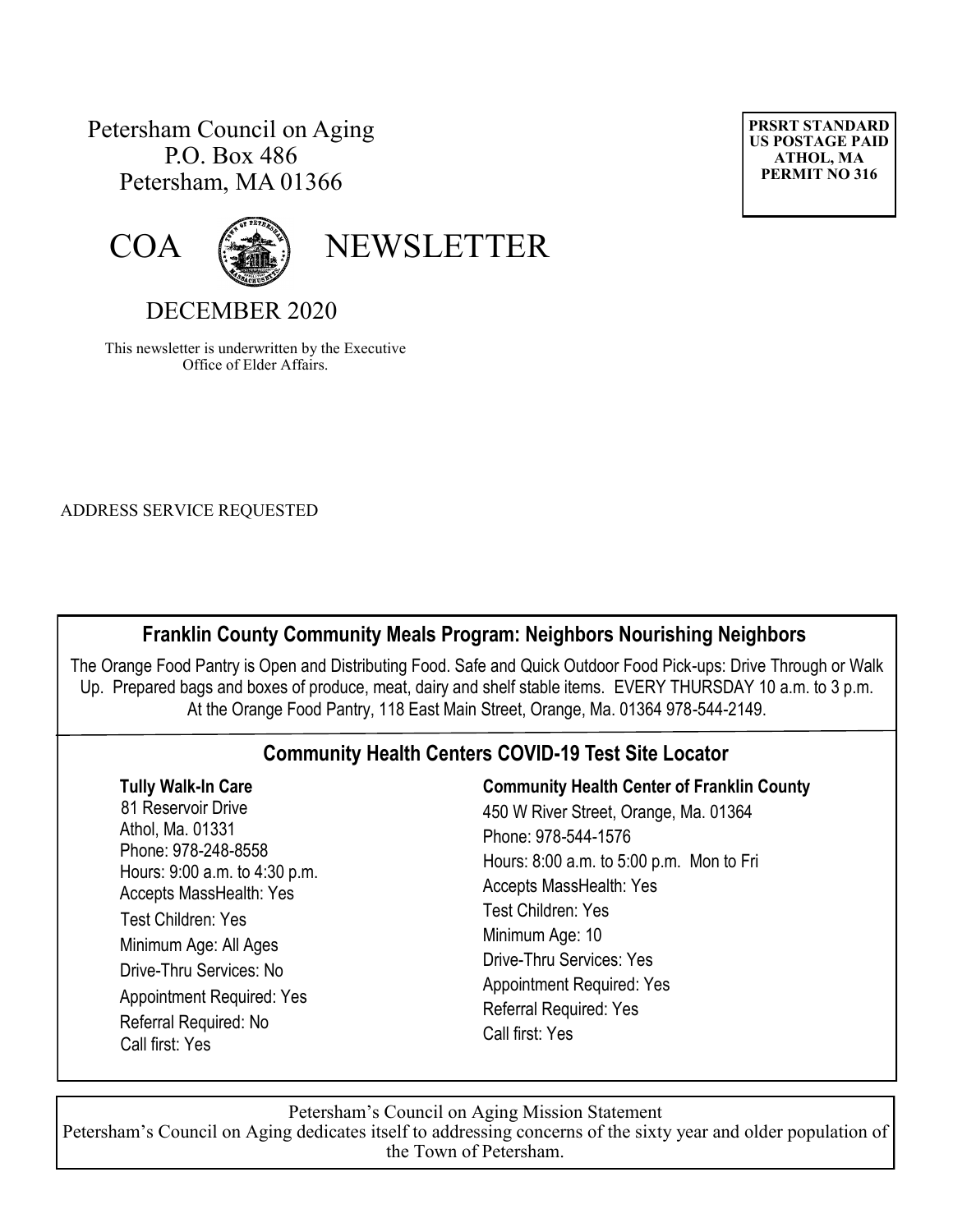# **PETERSHAM EVENTS AND NOTICES**

## **COA Enrichment/Cultural Programs**

The Program of Storyteller Davis Bates has been rescheduled for March 10, 2021.

## **Petersham Art Center**

The Art Center is open Saturdays and Sundays from 11 a.m. to 4 p.m.

# **Petersham Partners is Ready to Help!**

Petersham Partners has volunteers geared up and ready to go as we all prepare for fall & winter. Need a hand getting the lawn furniture moved under cover? Not up for running out to pick up meds or groceries in the cold? Have some light yard tasks that need to be tackled before snow? Give us a call! We are here to help. 989-724-0078

# **Petersham Unitarian Church Christmas Eve**

The Unitarian Church will hold a Musical Event on Christmas Eve at 4:30 p.m. Participants are invited to listen to Organ Music and Carols by either sitting in their cars on the common or; weather permitting, standing on the common. Event will last approximately 30 minutes. All are welcome!

# **JUST for ASKING by Marilyn Fisher**

Marilyn Fisher, COA Board Member, is interested in offering a service to members of the community that do not have access to the internet. This service would provide information related to general health questions obtained from Web sites such as Mayo Clinic, Web MD, Medline Plus, CDC and the NIH to name a few. She will gladly research your question (s) and return the information to you via the mail; and/or by publication in the newsletter. This service will be provided via interest from our community members. If interested in receiving this service, Marilyn can be reached at (978) 724-3223.

# **COA BOARD NOTES**

- The COA Board met on Monday, November 9, 2020 at 10:00 a.m.
- October 2020 Board Meeting Minutes were approved with amendments.
- Treasurer's Report was accepted as read.
- Reminder: **Grab n Go Lunch will be served on Wednesdays starting Dec 2nd.**
- **Enrichment programs:** Davis Bates has been rescheduled for March 10, 2021.
- **Fitness Programs:** Board of Health approved using the Town Hall for Chair Yoga and Tai Chi for 15 people total for each class. All participants must wear masks.
- **Discussions were held on:** 1. Possible future Enrichment & Health Programs that could be offered included Zoom Art Classes, Foot and Blood Pressure Clinics, and possible Ukulele classes. 2. Board Member Marilyn Fisher proposed a new informational section to the monthly newsletter on general health/medical issues of interest to those in the community. See description above. 3. Information was distributed on 2020 Elder Needs Assessment Survey from LifePath.

 *The next Board meeting will be on: Wednesday, December 9, 2020 at 10 a.m. in the Town Hall.*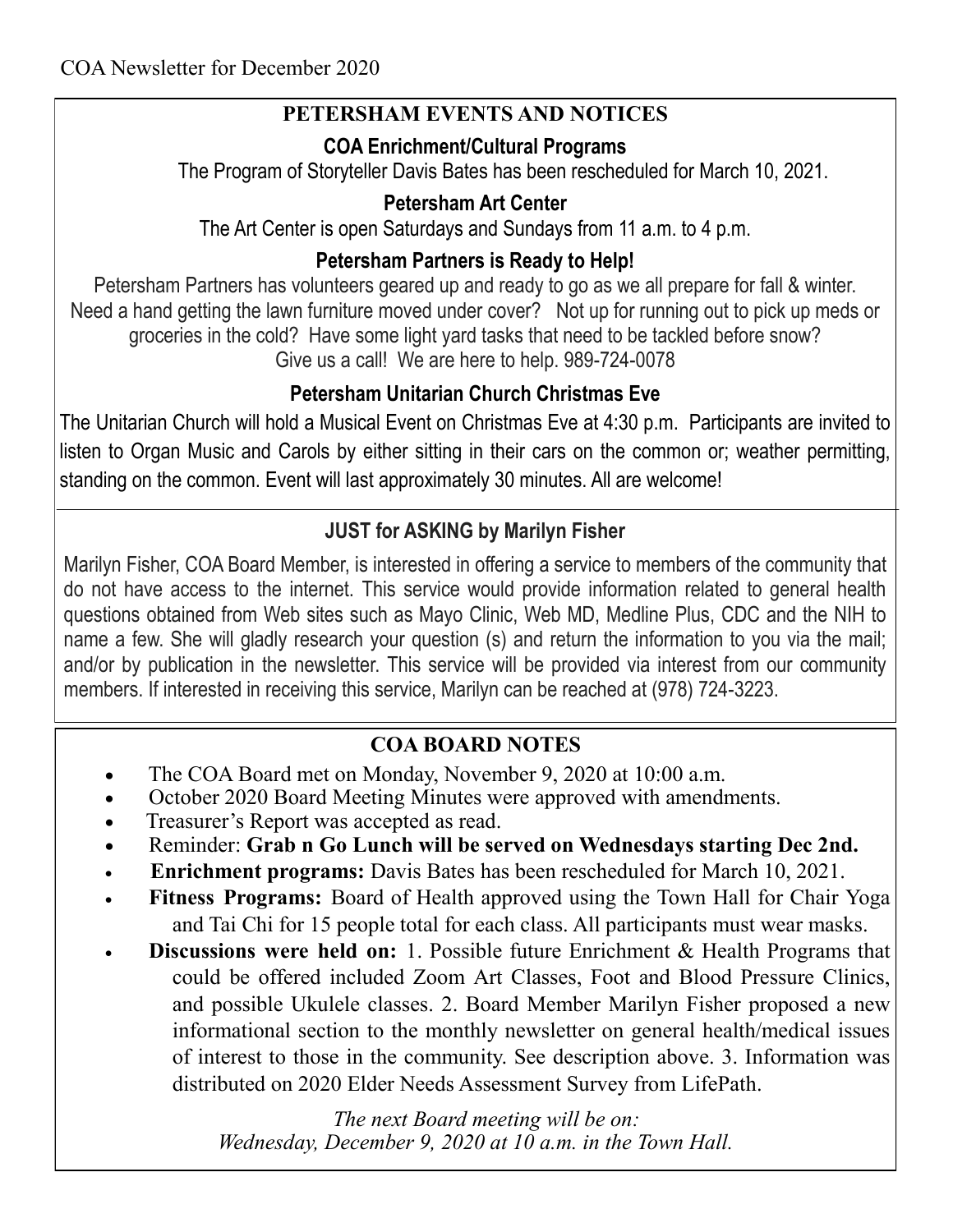### **CHANGES ON THE 2020 TAX RETURN: "CHARITY DEDUCTION" AND "STIMULUS PAYMENT"**

It is not too early to start planning for filing your 2020 income tax returns. Here are a couple of things to keep in mind. "The CARES Act (Coronavirus Aid, Relief, and Economic Security Act) contains a provision that allows all taxpayers to deduct up to \$300 (\$600 for a joint return) for contributions to charitable organizations. Keep all receipts for these contributions with your income tax records, so they will be available at tax time.

The same CARES Act also established the Economic Impact Payment of \$1200 or more that most taxpayers have already received. Within a few weeks after the payments were made, the IRS sent out Notice 1444, Your Economic Impact Payment, explaining the payment. This is also an important tax document. Keep Notice 1444 and bring it to your tax preparer. If you were entitled to a larger payment than you actually received, it will be needed to claim the additional amount on your 2020 tax return.

## **License Renewal at Registry of Motor Vehicles**

Massachusetts law requires drivers who are age 75 or older to renew their license in person. The RMV designated Wednesdays in November and December as Senior Appointment Days. Greenfield, Leominster, and Worcester are the closest service centers that will be dedicated to processing license renewals for older customers whose licenses expire in November and December, 2020. A reservation is required.

#### **These are the options to renew by appointment:**

- If you are an AAA member, you may make a reservation to renew your driver's license/ID at an AAA location.
	- Visit **www.aaa.com/appointments** to schedule your visit.
- If you are not a AAA member, visit Mass.Gov/RMV to make a reservation to renew at an RMV Service Center.
	- Select the "Seniors License Renewal" option on the "Make/Cancel a Reservation transaction"
- Email the RMV for assistance to renew at: **MassDOTRMVSeniors@dot.state.ma**
- Call the RMV at **857-368-8005.**

#### **In Memoriam**

Pat Roix, who taught our COA Yoga Classes for many years, passed away peacefully on November 7, 2020 at age 72. Pat worked at the Athol YMCA for some 30 years, many of those as the fitness director. After her retirement from the YMCA, Pat continued her lifelong passion for serving others through health and fitness by becoming a certified Wellness Coach and teaching yoga. In lieu of flowers please consider donations to the Athol Area YMCA in her honor.

## **COA Sponsored FALL YOGA, and T'AI CHI CLASSES**

**Tai Chi and Chair Yoga Classes are now being held in The Town Hall. Both Chair Yoga and Tai Chi will be limited to 15 people total for each class. Masks and social distancing are required. Kay Berry is the coordinator. If you have questions, call 978-724-6610 or email: PshamCOA@gmail.com**

**T'ai Chi classes with Valerie & Nick Wisnewski are being held on Mondays from 4 to 5 p.m.**  Dec. 7, 14, 21, and 28th Suggested Donation: \$5.00

**The Chair Yoga programs with Loren Magruder are being held in the Town Hall.**

Classes are held on Wednesdays at 10 to 11 a.m. Dec. 2, 9, 16 , 23, and 30th Free but donations are always welcome.

**Participants are asked to email or call if you are interested in attending**. **Email is [PshamCOA@gmail.com](mailto:PshamCOA@gmail.com) or phone Kay Berry at 978-724-6610.** 

**Regular Yoga Classes have not been scheduled at this time. If you have previously attended these classes you will be notified when they are about to resume or if changes in venue are made.**

> Fitness, Yoga, and T'ai Chi classes are sponsored by the Petersham Council on Aging and are underwritten by the Executive Office of Elder Affairs.